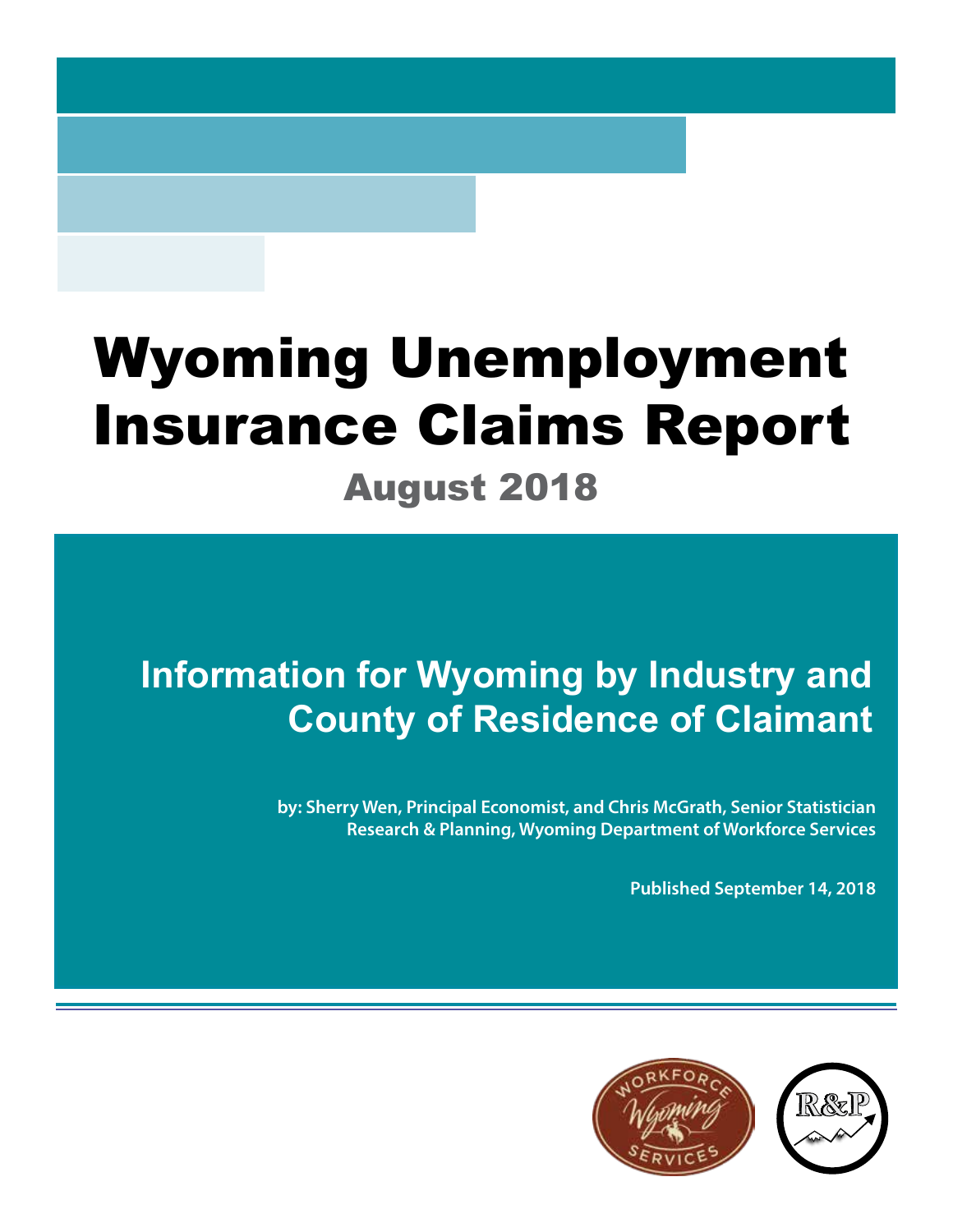## Wyoming Unemployment Insurance Claims Report, August 2018

## **Information for Wyoming by Industry and County of Residence of Claimant**

#### **Wyoming Department of Workforce Services**

John Cox, Director

#### **Research & Planning**

Tony Glover, Manager Carola Cowan, Bureau of Labor Statistics Programs Supervisor

#### **Prepared by:**

Sherry Wen, Principal Economist Chris McGrath, Senior Statistician

#### **Editorial Committee:**

David Bullard, Katelynd Faler, Elyse Gagne, Matthew Halama, Chris McGrath, Michael Moore, and Carol Toups

#### **Published September 14, 2018.**

©2018 by the Wyoming Department of Workforce Services, Research & Planning

#### **Department of Workforce Services Nondiscrimination Statement**

The Department of Workforce Services does not discriminate on the basis of race, color, religion, national origin, sex, age, or disability. It is our intention that all individuals seeking services from our agency be given equal opportunity and that eligibility decisions be based upon applicable statutes, rules, and regulations.

#### **Research & Planning**

P.O. Box 2760 Casper, WY 82602 Phone: (307) 473-3807 Fax: (307) 473-3834

**R&P Website:** http://doe.state.wy.us/LMI/ **Unemployment Insurance Claims:** http://doe.state.wy.us/LMI/ui.htm **URL for this report:** http://doe.state.wy.us/LMI/UI/UI\_Claims\_0818.pdf

**"Your Source for Wyoming Labor Market Information"**

### **Who We Are**

Research & Planning (R&P) functions as an exclusively statistical entity within the Wyoming Department of Workforce Services. R&P collects, analyzes, and publishes timely and accurate labor market information (LMI) meeting established

statistical standards. We work to make the labor market more efficient by providing the public and the public's representatives with the information needed for evidencebased, informed decision making.

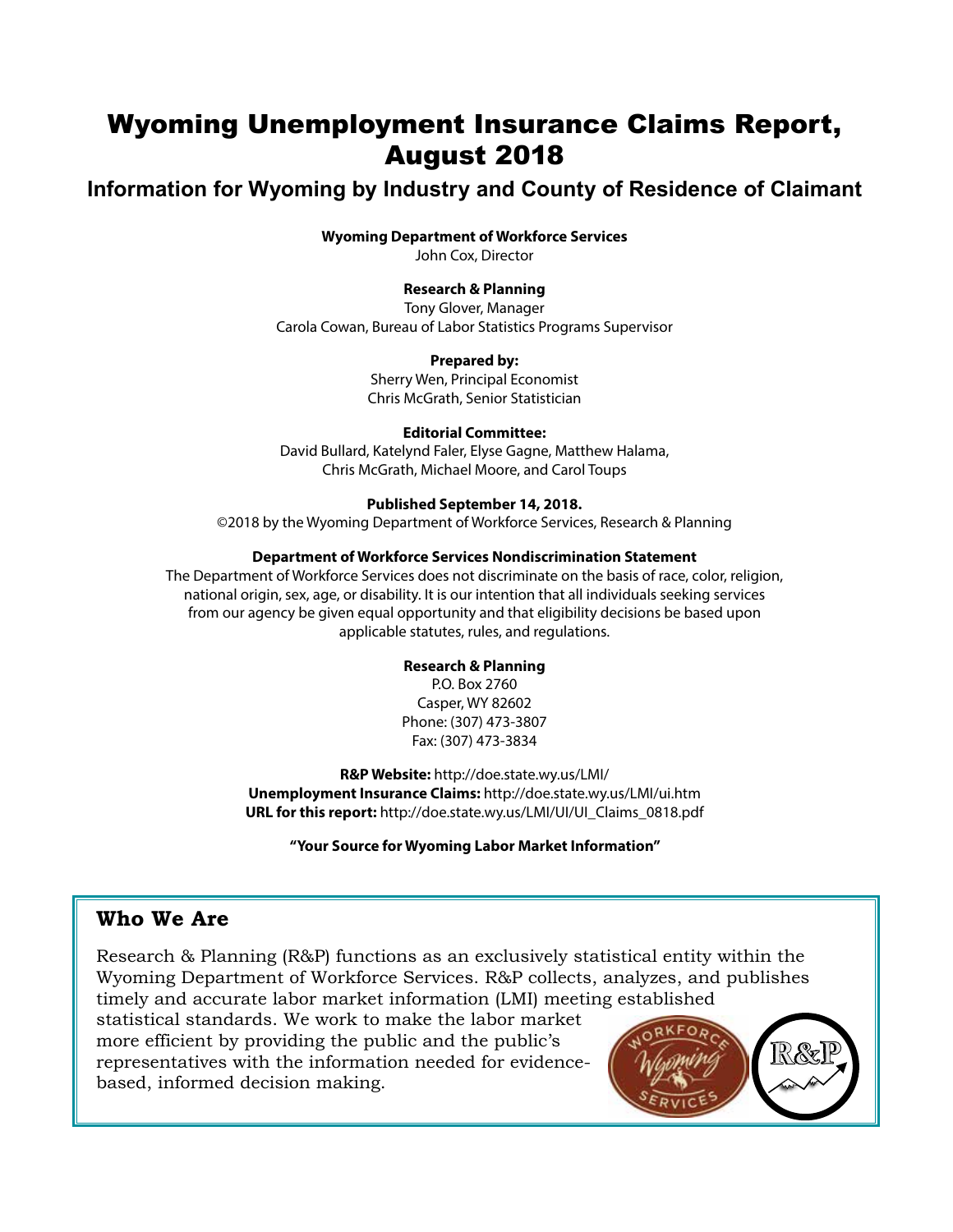## **Initial Claims Reach Decade Low**

*by: Sherry Wen, Principal Economist, and Chris McGrath, Senior Statistician*

In August 2018, the number of<br>
unique Unemployment Insurance<br>
(UI) claimants with continued claims<br>
decreased by 720 (-26.9%) over the year. n August 2018, the number of unique Unemployment Insurance (UI) claimants with continued claims

### **Initial Claims**

Total initial claims decreased 23.2% (-260 claims) compared to August 2017. The number of initial claims has decreased from prior-year levels during each month since September 2016. The 860 initial claims represented a new 12-year low.

The largest over-the-year decrease in initial claims was seen in construction (-60 claims, or -27.1%) followed by leisure & hospitality (-49, or -45.4%) and retail trade (-49, or -44.1%). Some industries experienced an over-the-year increase in initial claims, including information (11, or 157.1%) and transportation, warehousing, & utilities (six, or 23.1%).

At the county level, the greatest decreases were seen in Natrona (-54, or -28.3%) and Campbell (-23, or -21.5%) counties. Albany County had the greatest over-the-year increase in initial claims (10, or 41.4%). Initial claims for out-of-state claimants decreased by 100 claims (-51.1%).

## **Continued Claims**

Continued weeks claimed decreased by 31.7% (-3,499 claims) over the year. The largest decrease was in construction (-787, or -41.5%). All industries saw a decrease in total continued weeks claimed, with the exception of other services (23, or 11.1%). The only counties with over-the-year increases in continued weeks claimed were Albany (29, or 8.3%) and Washakie (11, or 11.3%) counties.

Continued weeks claimed have decreased from prior-year levels each month since November 2016.



**Figure 1: Total Number of New Initial Unemployment Insurance Claims for Wyoming by Year and Month, January 2009 to August 2018**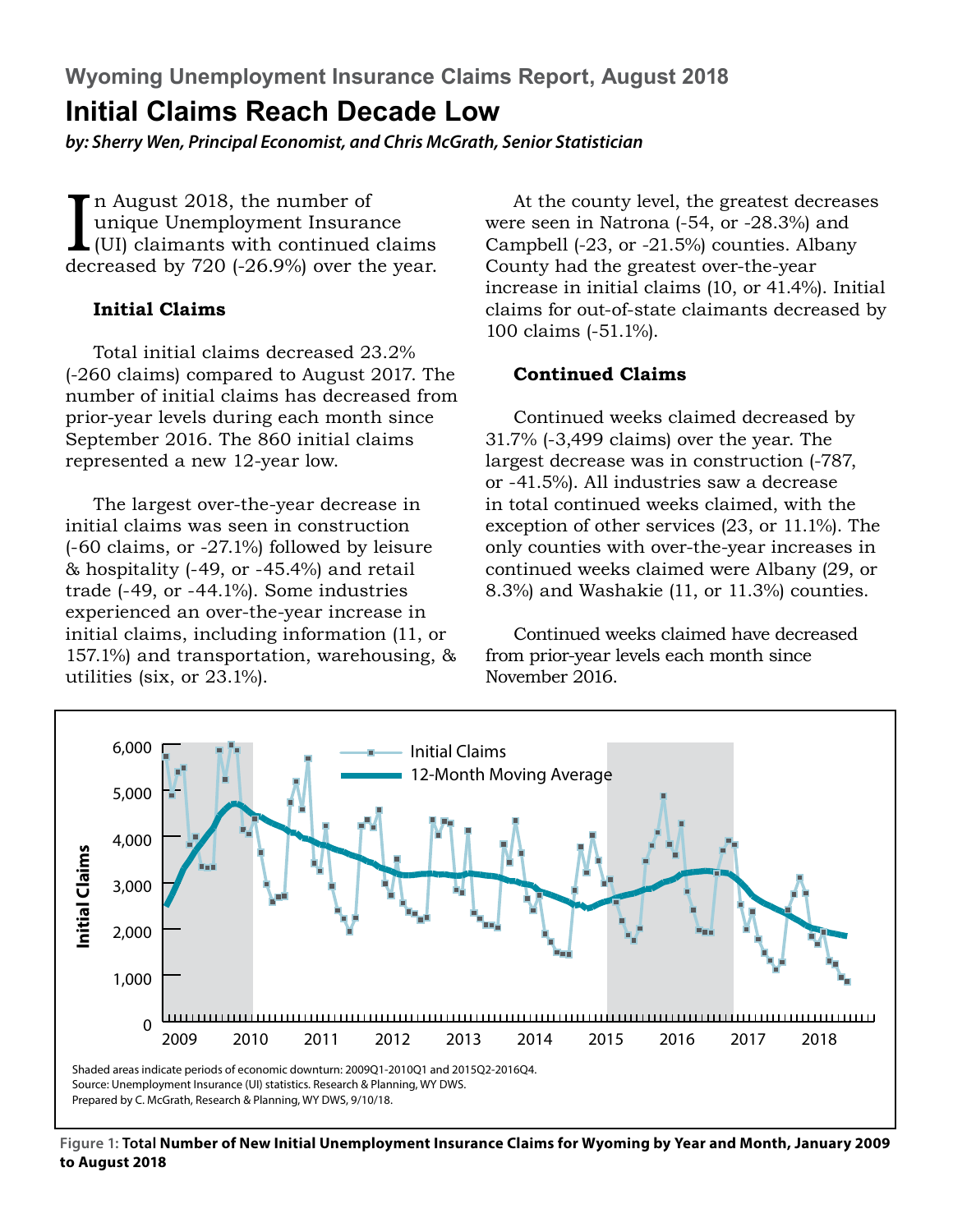|                                                          |                                                |                |                | Percent Change<br><b>Claims Filed</b> |                  | Difference       |
|----------------------------------------------------------|------------------------------------------------|----------------|----------------|---------------------------------------|------------------|------------------|
| <b>Wyoming Statewide</b>                                 | <b>Claims Filed</b><br>Aug-18<br><u>Jul-18</u> |                | <u>Aug-17</u>  | Aug-18<br>Jul-18                      | Aug-18<br>Aug-17 | Aug-18<br>Aug-17 |
| <b>Total Claims Filed</b>                                | 860                                            | 956            | 1,120          | $-10.0$                               | $-23.2$          | $-260$           |
| <b>Goods-Producing</b>                                   | 218                                            | 220            | 331            | $-0.9$                                | $-34.1$          | $-113$           |
| Natural Resources and Mining (11,21)                     | 35                                             | 66             | 74             | $-47.0$                               | $-52.7$          | $-39$            |
| Mining (21)                                              | 32                                             | 63             | 69             | $-49.2$                               | $-53.6$          | $-37$            |
| Oil & Gas Extraction (211)                               | 5                                              | $\overline{4}$ | 12             | 25.0                                  | $-58.3$          | $-7$             |
| Construction (23)                                        | 161                                            | 130            | 221            | 23.8                                  | $-27.1$          | $-60$            |
| Manufacturing (31 - 33)                                  | 19                                             | 22             | 35             | $-13.6$                               | $-45.7$          | $-16$            |
| <b>Service-Providing</b>                                 | 435                                            | 394            | 528            | 10.4                                  | $-17.6$          | $-93$            |
| Trade, Transportation, and Utilities (22,42,44-45,48-49) | 126                                            | 114            | 167            | 10.5                                  | $-24.6$          | $-41$            |
| Wholesale Trade (42)                                     | 32                                             | 11             | 30             | 190.9                                 | 6.7              | $\overline{2}$   |
| Retail Trade (44 - 45)                                   | 62                                             | 68             | 111            | $-8.8$                                | $-44.1$          | $-49$            |
| Transportation, Warehousing and Utilities (22,48 - 49)   | 32                                             | 35             | 26             | $-8.6$                                | 23.1             | 6                |
| Information (51)                                         | 18                                             | 10             | $\overline{7}$ | 80.0                                  | 157.1            | 11               |
| Financial Activities (52, 53)                            | 27                                             | 21             | 27             | 28.6                                  | 0.0              | $\mathbf 0$      |
| Professional and Business Services (54 - 56)             | 104                                            | 75             | 111            | 38.7                                  | $-6.3$           | $-7$             |
| Educational and Health Services (61 - 62)                | 71                                             | 82             | 78             | $-13.4$                               | $-9.0$           | $-7$             |
| Leisure and Hospitality (71 - 72)                        | 59                                             | 68             | 108            | $-13.2$                               | $-45.4$          | $-49$            |
| Other Services, except Public Admin. (81)                | 23                                             | 16             | 23             | 43.8                                  | 0.0              | $\mathbf 0$      |
| <b>Government</b>                                        | 65                                             | 94             | 85             | $-30.9$                               | $-23.5$          | $-20$            |
| <b>Federal Government</b>                                | $\overline{2}$                                 | 0              | 14             | $\overline{\phantom{a}}$              | $-85.7$          | $-12$            |
| <b>State Government</b>                                  | 12                                             | 11             | 11             | 9.1                                   | 9.1              | $\mathbf{1}$     |
| <b>Local Government</b>                                  | 50                                             | 82             | 59             | $-39.0$                               | $-15.3$          | -9               |
| <b>Local Education</b>                                   | 21                                             | 22             | 17             | $-4.5$                                | 23.5             | 4                |
| <b>Unclassified</b>                                      | 141                                            | 247            | 174            | $-42.9$                               | $-19.0$          | $-33$            |
| <b>Laramie County (Place of Residence)</b>               |                                                |                |                |                                       |                  |                  |
| <b>Total Claims Filed</b>                                | 169                                            | 156            | 165            | 8.3                                   | 2.4              | 4                |
| <b>Goods-Producing</b>                                   | 27                                             | 31             | 38             | $-12.9$                               | $-28.9$          | $-11$            |
| Construction                                             | 25                                             | 20             | 30             | 25.0                                  | $-16.7$          | $-5$             |
| <b>Service-Providing</b>                                 | 111                                            | 74             | 107            | $50.0$                                | 3.7              | 4                |
| Trade, Transportation, and Utilities (22,42,44-45,48-49) | 20                                             | 20             | 30             | 0.0                                   | $-33.3$          | $-10$            |
| Financial Activities (52, 53)                            | $\overline{4}$                                 | 5              | 6              | $-20.0$                               | $-33.3$          | $-2$             |
| Professional and Business Services (54 - 56)             | 81                                             | 22             | 67             | 268.2                                 | 20.9             | 14               |
| Educational and Health Services (61 - 62)                | 18                                             | 12             | 14             | 50.0                                  | 28.6             | 4                |
| Leisure and Hospitality (71 - 72)                        | 6                                              | 11             | 8              | $-45.5$                               | $-25.0$          | $-2$             |
| <b>Government</b>                                        | 11                                             | 11             | 7              | 0.0                                   | 57.1             | 4                |
| <b>Unclassified</b>                                      | 19                                             | 38             | 11             | $-50.0$                               | 72.7             | 8                |
| <b>Natrona County (Place of Residence)</b>               |                                                |                |                |                                       |                  |                  |
| <b>Total Claims Filed</b>                                | 135                                            | 124            | 189            | 8.9                                   | $-28.6$          | -54              |
| <b>Goods-Producing</b>                                   | 36                                             | 24             | 51             | 50.0                                  | $-29.4$          | $-15$            |
| Construction                                             | 25                                             | 9              | 38             | 177.8                                 | $-34.2$          | $-13$            |
| <b>Service-Providing</b>                                 | 85                                             | 76             | 118            | 11.8                                  | $-28.0$          | $-33$            |
| Trade, Transportation, and Utilities (22,42,44-45,48-49) | 25                                             | 22             | 39             | 13.6                                  | $-35.9$          | $-14$            |
| Financial Activities (52, 53)                            | $\overline{7}$                                 | 4              | 8              | 75.0                                  | $-12.5$          | $-1$             |
| Professional and Business Services (54 - 56)             | 12                                             | 13             | 15             | $-7.7$                                | $-20.0$          | $-3$             |
| Educational and Health Services (61 - 62)                | 19                                             | 16             | 24             | 18.8                                  | $-20.8$          | $-5$             |
| Leisure and Hospitality (71 - 72)                        | 9                                              | 19             | 25             | $-52.6$                               | $-64.0$          | $-16$            |
| <b>Government</b>                                        | 3                                              | $\mathbf 2$    | 12             | 50.0                                  | $-75.0$          | -9               |
| <b>Unclassified</b>                                      | 10                                             | 20             | 6              | $-50.0$                               | 66.7             | 4                |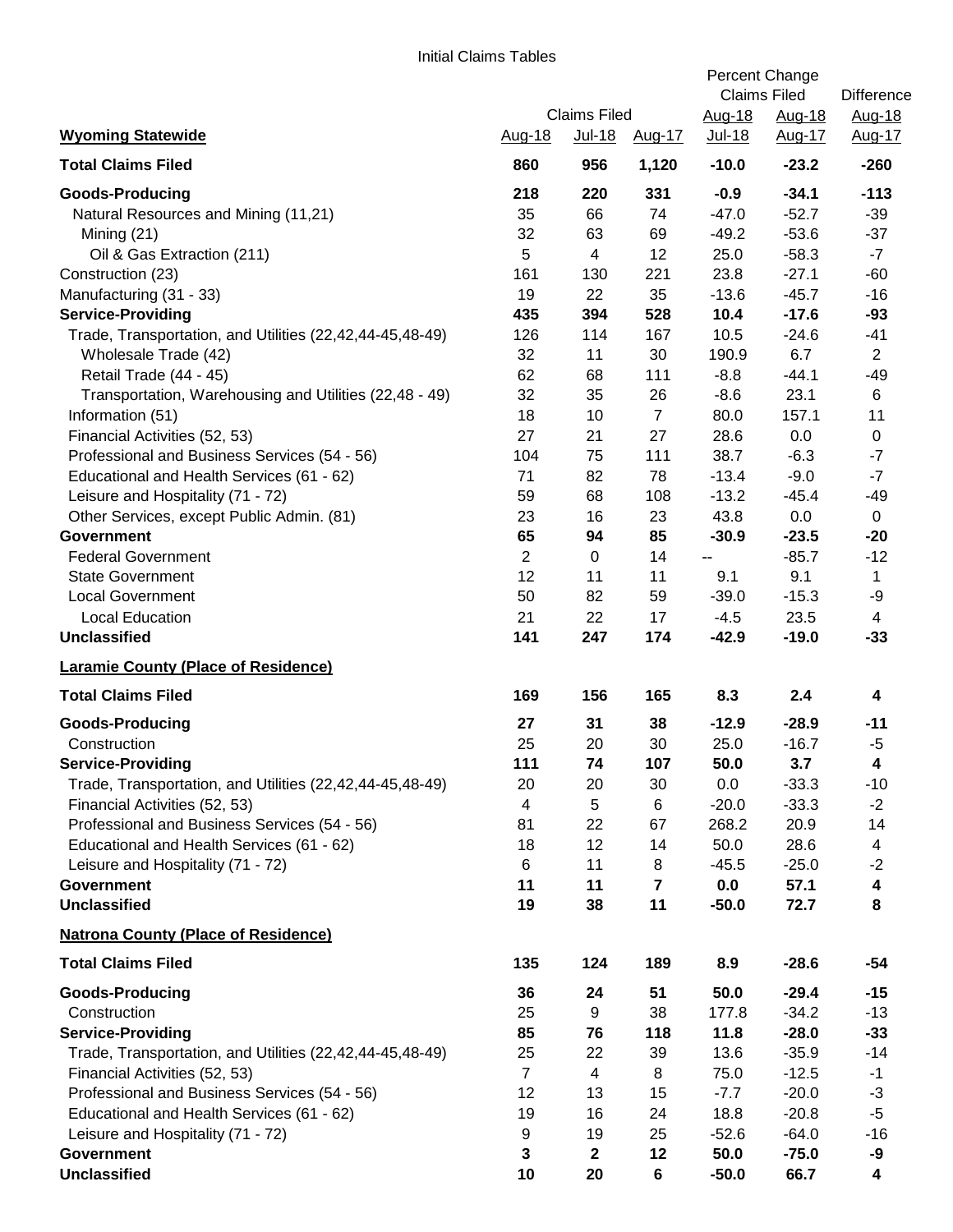## **Initial Unemployment Insurance Claims by Major Industry, August 2018**



## **Initial Unemployment Insurance Claims by County of Residence, August 2018**



Source: Research & Planning, Wyoming Department of Workforce Services. Retrieved from http://doe.state.wy.us/LMI/ui.htm.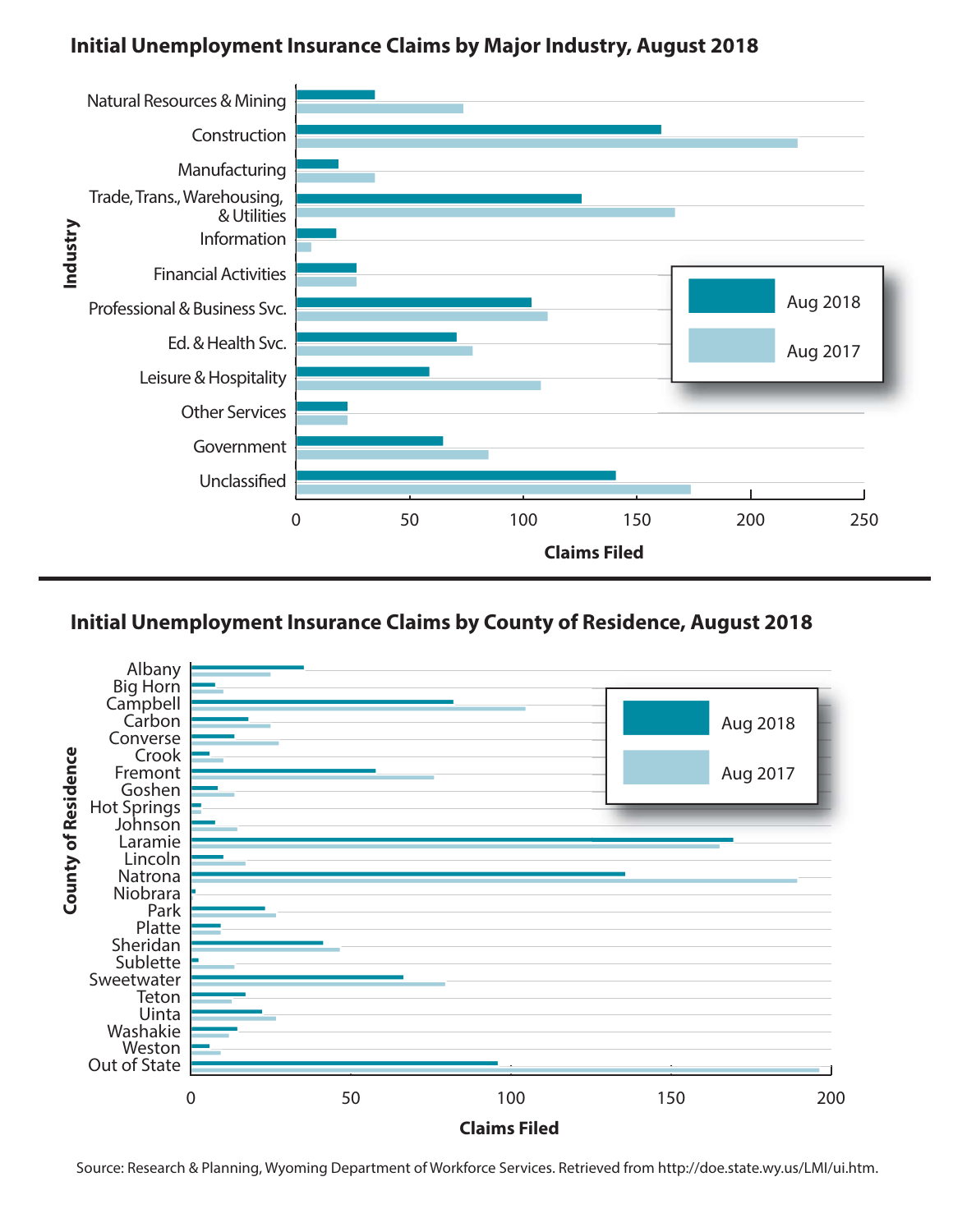Continued Weeks Claimed Tables

|                                                          |               |                     |               | Percent Change Claims |               | Difference |
|----------------------------------------------------------|---------------|---------------------|---------------|-----------------------|---------------|------------|
|                                                          |               | <b>Claims Filed</b> |               | Aug-18                | Aug-18        | Aug-18     |
| <b>Wyoming Statewide</b>                                 | <u>Aug-18</u> | Jul-18              | <u>Aug-17</u> | Jul-18                | <u>Aug-17</u> | Aug-17     |
| <b>Total Continued Weeks Claimed</b>                     | 7,531         | 8,711               | 11,030        | -13.5                 | $-31.7$       | $-3,499$   |
| <b>Total Unique Claimants</b>                            | 1,955         | 2,422               | 2,675         | -19.3                 | -26.9         | -720       |
| <b>Benefit Exhaustions</b>                               | 232           | 337                 | 282           | $-31.2$               | $-17.7$       | -50        |
| <b>Benefit Exhaustion Rates</b>                          | 11.9%         | 13.9%               | 10.5%         | $-2.0%$               | 1.3%          |            |
| <b>Goods-Producing</b>                                   | 1,842         | 2,247               | 2,841         | -18.0                 | $-35.2$       | -999       |
| Natural Resources and Mining (11,21)                     | 451           | 495                 | 519           | $-8.9$                | $-13.1$       | -68        |
| Mining $(21)$                                            | 420           | 420                 | 478           | 0.0                   | $-12.1$       | $-58$      |
| Oil & Gas Extraction (211)                               | 22            | 27                  | 95            | $-18.5$               | $-76.8$       | $-73$      |
| Construction (23)                                        | 1,110         | 1,331               | 1,897         | $-16.6$               | $-41.5$       | $-787$     |
| Manufacturing (31 - 33)                                  | 281           | 420                 | 423           | $-33.1$               | $-33.6$       | $-142$     |
| <b>Service-Providing</b>                                 | 3,916         | 4,556               | 5,578         | -14.0                 | $-29.8$       | $-1,662$   |
| Trade, Transportation, and Utilities (22,42,44-45,48-49) | 1,095         | 1,187               | 1,618         | $-7.8$                | $-32.3$       | $-523$     |
| Wholesale Trade (42)                                     | 155           | 161                 | 291           | $-3.7$                | $-46.7$       | $-136$     |
| Retail Trade (44 - 45)                                   | 653           | 679                 | 921           | $-3.8$                | $-29.1$       | $-268$     |
| Transportation, Warehousing and Utilities (22,48 - 49)   | 287           | 347                 | 406           | $-17.3$               | $-29.3$       | $-119$     |
| Information (51)                                         | 146           | 133                 | 168           | 9.8                   | $-13.1$       | $-22$      |
| Financial Activities (52, 53)                            | 298           | 285                 | 388           | 4.6                   | $-23.2$       | -90        |
| Professional and Business Services (54 - 56)             | 625           | 647                 | 975           | $-3.4$                | $-35.9$       | $-350$     |
| Educational and Health Services (61 - 62)                | 877           | 1,183               | 1,207         | $-25.9$               | $-27.3$       | $-330$     |
| Leisure and Hospitality (71 - 72)                        | 636           | 860                 | 1,008         | $-26.0$               | $-36.9$       | $-372$     |
| Other Services, except Public Admin. (81)                | 230           | 256                 | 207           | $-10.2$               | 11.1          | 23         |
| Government                                               | 812           | 841                 | 1,248         | $-3.4$                | $-34.9$       | -436       |
| <b>Federal Government</b>                                | 73            | 62                  | 160           | 17.7                  | $-54.4$       | $-87$      |
| <b>State Government</b>                                  | 109           | 111                 | 131           | $-1.8$                | $-16.8$       | $-22$      |
| Local Government                                         | 628           | 666                 | 956           | $-5.7$                | $-34.3$       | $-328$     |
| Local Education                                          | 178           | 172                 | 297           | 3.5                   | $-40.1$       | $-119$     |
| Unclassified                                             | 960           | 1,067               | 1,361         | $-10.0$               | $-29.5$       | -401       |
| <b>Laramie County (Place of Residence)</b>               |               |                     |               |                       |               |            |
| <b>Total Continued Weeks Claimed</b>                     | 1,162         | 1,278               | 1,569         | $-9.1$                | $-25.9$       | -407       |
| <b>Total Unique Claimants</b>                            | 309           | 351                 | 378           | -12.0                 | $-18.3$       | -69        |
| Goods-Producing                                          | 201           | 273                 | 288           | $-26.4$               | $-30.2$       | -87        |
| Construction                                             | 157           | 207                 | 232           | $-24.2$               | $-32.3$       | -75        |
| <b>Service-Providing</b>                                 | 775           | 818                 | 1,059         | $-5.3$                | $-26.8$       | $-284$     |
| Trade, Transportation, and Utilities (22,42,44-45,48-49) | 245           | 264                 | 310           | $-7.2$                | $-21.0$       | -65        |
| Financial Activities (52, 53)                            | 71            | 62                  | 97            | 14.5                  | $-26.8$       | $-26$      |
| Professional and Business Services (54 - 56)             | 272           | 205                 | 382           | 32.7                  | $-28.8$       | $-110$     |
| Educational and Health Services (61 - 62)                | 133           | 175                 | 198           | $-24.0$               | $-32.8$       | $-65$      |
| Leisure and Hospitality (71 - 72)                        | 95            | 126                 | 103           | $-24.6$               | $-7.8$        | -8         |
| Government                                               | 94            | 86                  | 155           | 9.3                   | $-39.4$       | $-61$      |
| <b>Unclassified</b>                                      | 90            | 99                  | 66            | $-9.1$                | 36.4          | 24         |
| <b>Natrona County (Place of Residence)</b>               |               |                     |               |                       |               |            |
| <b>Total Continued Weeks Claimed</b>                     | 1,069         | 1,228               | 1,667         | -12.9                 | $-35.9$       | $-598$     |
| <b>Total Unique Claimants</b>                            | 279           | 338                 | 401           | $-17.5$               | $-30.4$       | $-122$     |
| Goods-Producing                                          | 220           | 242                 | 381           | -9.1                  | -42.3         | $-161$     |
| Construction                                             | 119           | 126                 | 252           | $-5.6$                | $-52.8$       | $-133$     |
| <b>Service-Providing</b>                                 | 765           | 907                 | 1,150         | $-15.7$               | $-33.5$       | $-385$     |
| Trade, Transportation, and Utilities (22,42,44-45,48-49) | 198           | 239                 | 395           | $-17.2$               | $-49.9$       | $-197$     |
| Financial Activities (52, 53)                            | 46            | 59                  | 89            | $-22.0$               | $-48.3$       | $-43$      |
| Professional and Business Services (54 - 56)             | 70            | 90                  | 160           | $-22.2$               | $-56.3$       | $-90$      |
| Educational and Health Services (61 - 62)                | 262           | 312                 | 281           | $-16.0$               | $-6.8$        | $-19$      |
| Leisure and Hospitality (71 - 72)                        | 140           | 167                 | 205           | $-16.2$               | $-31.7$       | -65        |
| Government                                               | 24            | 24                  | 77            | 0.0                   | $-68.8$       | $-53$      |
| <b>Unclassified</b>                                      | 58            | 54                  | 58            | 7.4                   | 0.0           | 0          |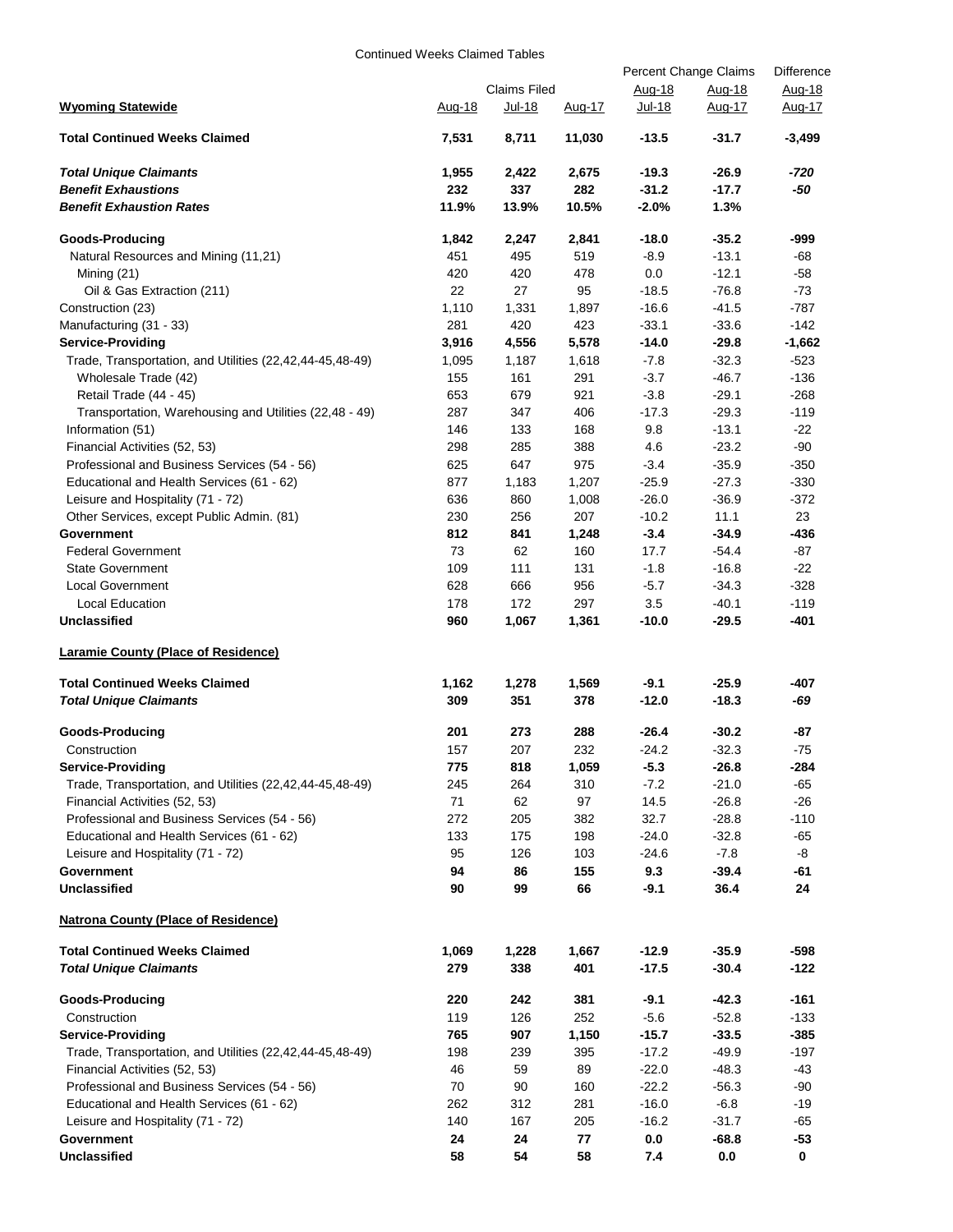## **Continued Unemployment Insurance Claims by Major Industry, August 2018**





Source: Research & Planning, Wyoming Department of Workforce Services. Retrieved from http://doe.state.wy.us/LMI/ui.htm.